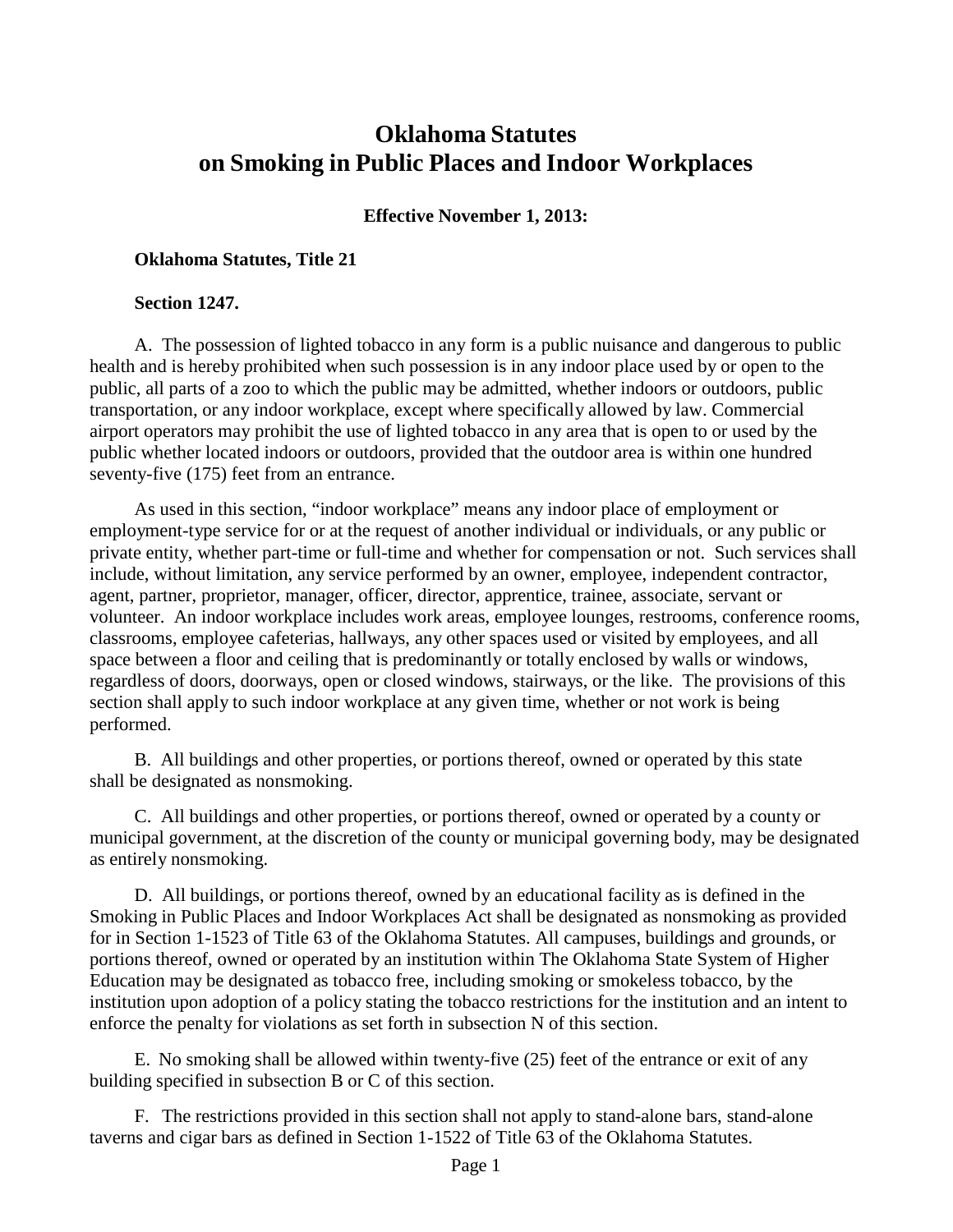G. The restrictions provided in this section shall not apply to the following:

1. The room or rooms where licensed charitable bingo games are being operated, but only during the hours of operation of such games;

2. Up to twenty-five percent (25%) of the guest rooms at a hotel or other lodging establishment;

3. Retail tobacco stores predominantly engaged in the sale of tobacco products and accessories and in which the sale of other products is merely incidental and in which no food or beverage is sold or served for consumption on the premises;

4. Workplaces where only the owner or operator of the workplace, or the immediate family of the owner or operator, performs any work in the workplace, and the workplace has only incidental public access. "Incidental public access" means that a place of business has only an occasional person, who is not an employee, present at the business to transact business or make a delivery. It does not include businesses that depend on walk-in customers for any part of their business;

5. Workplaces occupied exclusively by one or more smokers, if the workplace has only incidental public access;

6. Private offices occupied exclusively by one or more smokers;

7. Workplaces within private residences, except that smoking shall not be allowed inside any private residence that is used as a licensed child care facility during hours of operation;

8. Medical research or treatment centers, if smoking is integral to the research or treatment;

9. A facility operated by a post or organization of past or present members of the Armed Forces of the United States which is exempt from taxation pursuant to Section 501 (c)(8), 501 (c)(10) or 501  $(c)(19)$  of the Internal Revenue Code, 26 U.S.C., Section 501  $(c)(8)$ , 501  $(c)(10)$  or 501  $(c)(19)$ , when such facility is utilized exclusively by its members and their families and for the conduct of post or organization nonprofit operations except during an event or activity which is open to the public; and

10. Any outdoor seating area of a restaurant; provided, smoking shall not be allowed within fifteen (15) feet of any exterior public doorway or any air intake of a restaurant.

H. An employer not otherwise restricted from doing so may elect to provide smoking rooms where no work is performed except for cleaning and maintenance during the time the room is not in use for smoking, provided each smoking room is fully enclosed and exhausted directly to the outside in such a manner that no smoke can drift or circulate into a nonsmoking area. No exhaust from a smoking room shall be located within fifteen (15) feet of any entrance, exit or air intake.

I. If smoking is to be permitted in any space exempted in subsections F or G of this section or in a smoking room pursuant to subsection G or H of this section, such smoking space must either occupy the entire enclosed indoor space or, if it shares the enclosed space with any nonsmoking areas, the smoking space shall be fully enclosed, exhausted directly to the outside with no air from the smoking space circulated to any nonsmoking area, and under negative air pressure so that no smoke can drift or circulate into a nonsmoking area when a door to an adjacent nonsmoking area is opened. Air from a smoking room shall not be exhausted within fifteen (15) feet of any entrance, exit or air intake. Any employer may choose a more restrictive smoking policy, including being totally smoke free.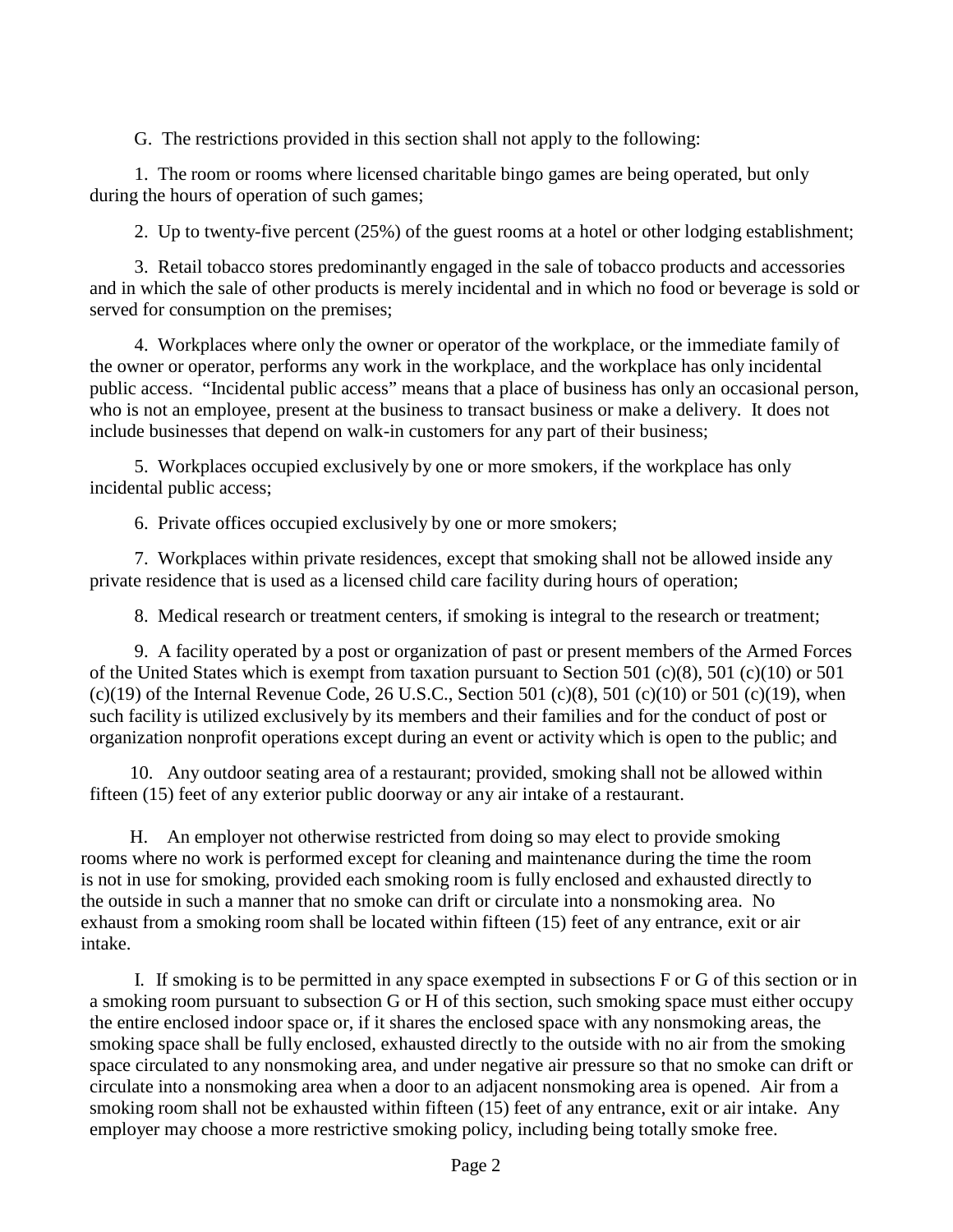J. Notwithstanding any other provision of this section, until March 1, 2006, restaurants may have designated smoking and nonsmoking areas or may be designated as being a totally nonsmoking area. Beginning March 1, 2006, restaurants shall be totally nonsmoking or may provide nonsmoking areas and designated smoking rooms. Food and beverage may be served in such designated smoking rooms which shall be in a location which is fully enclosed, directly exhausted to the outside, under negative air pressure so smoke cannot escape when a door is opened, and no air is recirculated to nonsmoking areas of the building. No exhaust from such room shall be located within twenty-five (25) feet of any entrance, exit or air intake. Such room shall be subject to verification for compliance with the provisions of this subsection by the State Department of Health.

K. The person who owns or operates a place where smoking or tobacco use is prohibited by law shall be responsible for posting a sign or decal, at least four (4) inches by two (2) inches in size, at each entrance to the building indicating that the place is smoke-free or tobacco-free.

L. Responsibility for posting signs or decals shall be as follows:

1. In privately owned facilities, the owner or lessee, if a lessee is in possession of the facilities, shall be responsible;

2. In corporately owned facilities, the manager and/or supervisor of the facility involved shall be responsible; and

3. In publicly owned facilities, the manager and/or supervisor of the facility shall be responsible.

M. Any person who knowingly violates this act is guilty of a misdemeanor, and upon conviction thereof, shall be punished by a fine of not less than Ten Dollars (\$10.00) nor more than One Hundred Dollars (\$100.00).

#### **Effective November 1, 2013:**

#### **Oklahoma Statutes, Title 63**

#### **Section 1-1521**

This act shall be known and may be cited as the "Smoking in Public Places and Indoor Workplaces Act".

#### **Section 1-1522**

As used in this act:

1. "Educational facility" means a building owned, leased or under the control of a public or private school system, college or university;

2. "Health facility" means an entity which provides health services, including, but not limited to, hospitals, nursing homes, long-term care facilities, kidney disease treatment centers, health maintenance organizations and ambulatory treatment centers;

3. "Indoor workplace" means any indoor place of employment or employment-type service for or at the request of another individual or individuals, or any public or private entity, whether part-time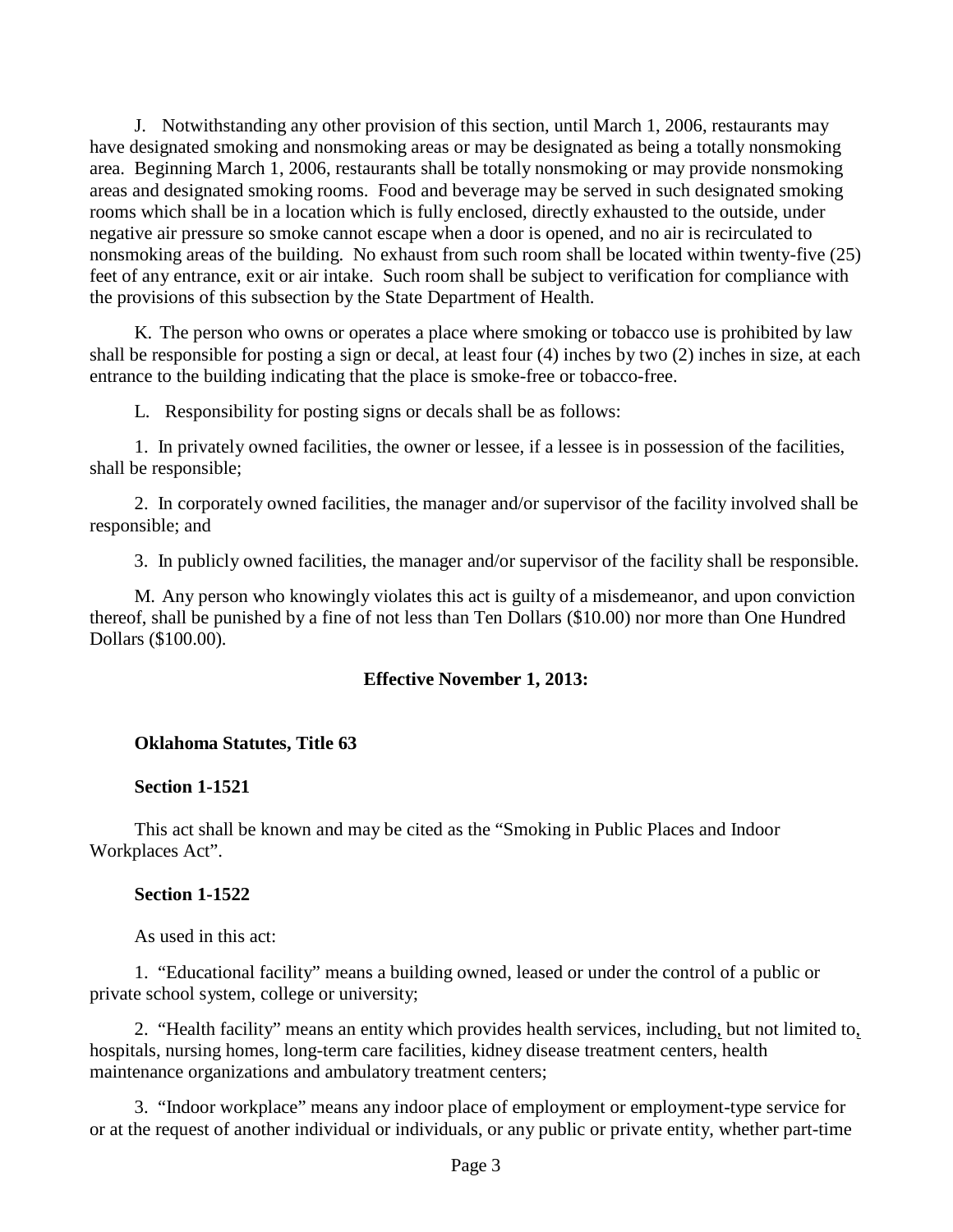or full-time and whether for compensation or not. Such services shall include, without limitation, any service performed by an owner, employee, independent contractor, agent, partner, proprietor, manager, officer, director, apprentice, trainee, associate, servant or volunteer. An indoor workplace includes work areas, employee lounges, restrooms, conference rooms, classrooms, employee cafeterias, hallways, any other spaces used or visited by employees, and all space between a floor and ceiling that is predominantly or totally enclosed by walls or windows, regardless of doors, doorways, open or closed windows, stairways, or the like. The provisions of this section shall apply to such indoor workplace at any given time, whether or not work is being performed;

4. "Meeting" means a meeting as defined in the Oklahoma Open Meeting Act;

5. "Public body" means a public body as defined in the Oklahoma Open Meeting Act;

6. "Public place" means any enclosed indoor area where individuals other than employees are invited or permitted;

7. "Restaurant" means any eating establishment regardless of seating capacity;

8. "Smoking" means the carrying by a person of a lighted cigar, cigarette, pipe or other lighted smoking device; and

9. "Stand-alone bar", "stand-alone tavern", and "cigar bar" mean an establishment that derives more than sixty percent (60%) of its gross receipts, subject to verification by competent authority, from the sale of alcoholic beverages and low-point beer and no person under twenty-one (21) years of age is admitted, except for members of a musical band employed or hired as provided in paragraph 2 of subsection B of Section 537 of Title 37 of the Oklahoma Statutes and that is not located within, and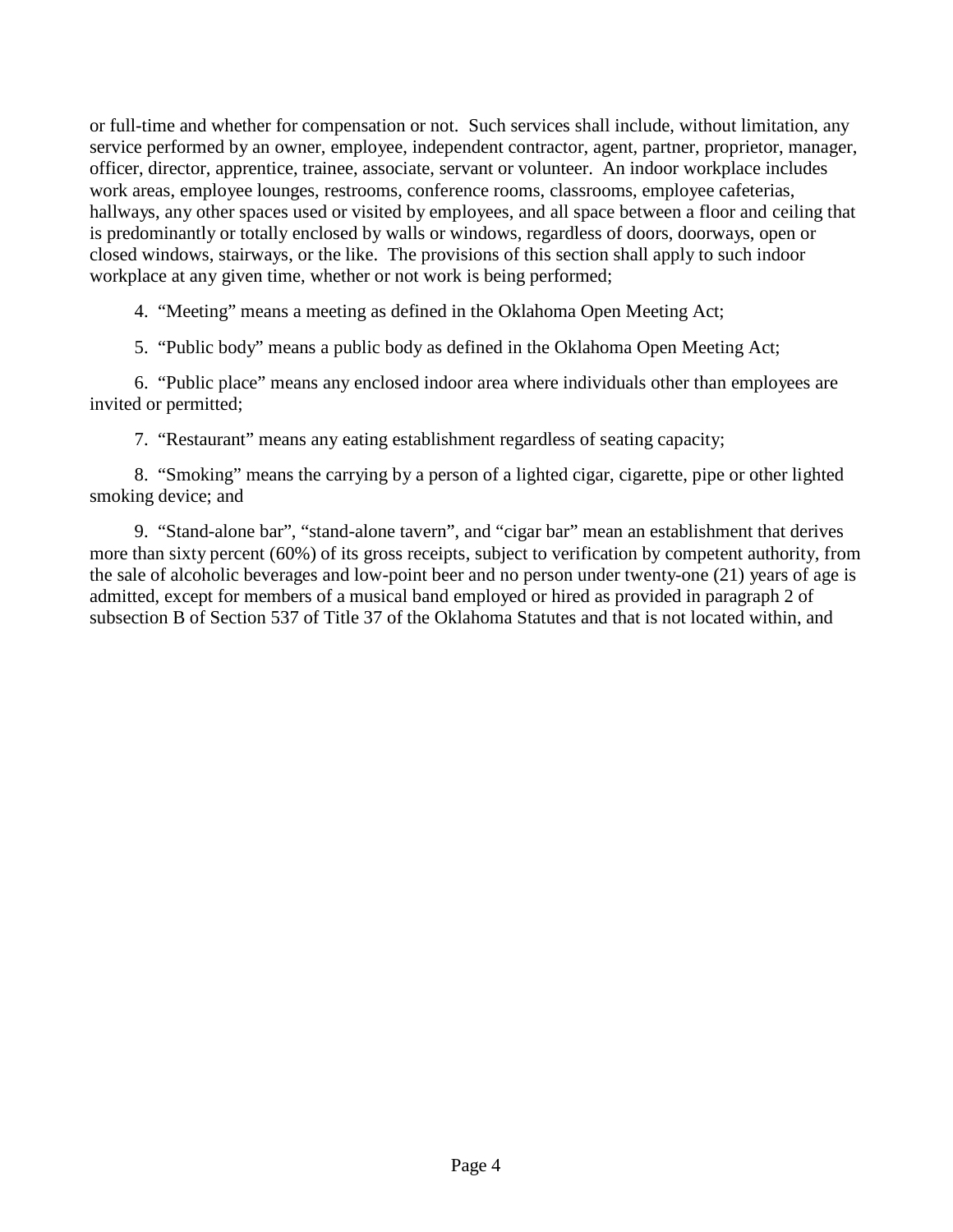does not share any common entryway or common indoor area with, any other enclosed indoor workplace, including a restaurant.

# **Section 1-1523**

A. Except as specifically provided in the Smoking in Public Places and Indoor Workplaces Act, no person shall smoke in a public place, in any part of a zoo to which the public may be admitted, whether indoors or outdoors, in an indoor workplace, in any vehicle providing public transportation, at a meeting of a public body, in a nursing facility licensed pursuant to the Nursing Home Care Act, or in a child care facility licensed pursuant to the Oklahoma Child Care Facilities Licensing Act. A nursing facility licensed pursuant to the Nursing Home Care Act may designate smoking rooms for residents and their guests. Such rooms shall be fully enclosed, directly exhausted to the outside, and shall be under negative air pressure so that no smoke can escape when a door is opened and no air is recirculated to nonsmoking areas of the building. Commercial airport operators may prohibit the use of lighted tobacco in any area that is open to or used by the public whether located indoors or outdoors, provided that the outdoor area is within one hundred seventy-five (175) feet from an entrance.

B. 1. Except as otherwise provided in paragraph 2 of this subsection, an educational facility which offers an early childhood education program or in which children in grades kindergarten through twelve are educated shall prohibit smoking, the use of snuff, chewing tobacco or any other form of tobacco product in the buildings and on the grounds of the facility by all persons including, but not limited to, full-time, part-time, and contract employees, during the hours of 7:00 a.m. to 4:00 p.m., during the school session, or when class or any program established for students is in session.

2. Career and technology centers may designate smoking areas outside of buildings, away from general traffic areas and completely out of sight of children under eighteen (18) years of age, for use by adults attending training courses, sessions, meetings or seminars.

3. An educational facility may designate smoking areas outside the buildings for the use of adults during certain activities or functions, including, but not limited to, athletic contests.

C. Nothing in this section shall be construed to prohibit educational facilities from having more restrictive policies regarding smoking and the use of other tobacco products in the buildings or on the grounds of the facility.

D. A private residence is not a "public place" within the meaning of the Smoking in Public Places and Indoor Workplaces Act except that areas in a private residence that are used as a licensed child care facility during hours of operation are "public places" within the meaning of the Smoking in Public Places and Indoor Workplaces Act.

E. Smoking is prohibited in all vehicles owned by the State of Oklahoma and all of its agencies and instrumentalities.

F. An employer not otherwise restricted from doing so may elect to provide smoking rooms where no work is performed except for cleaning and maintenance during the time the room is not in use for smoking, provided each smoking room is fully enclosed and exhausted directly to the outside, in such manner that no smoke can drift or circulate into a nonsmoking area. No exhaust from a smoking room shall be located within fifteen (15) feet of any entrance, exit or air intake. If smoking is to be permitted in any space exempted in subsection G of this section or in a smoking room pursuant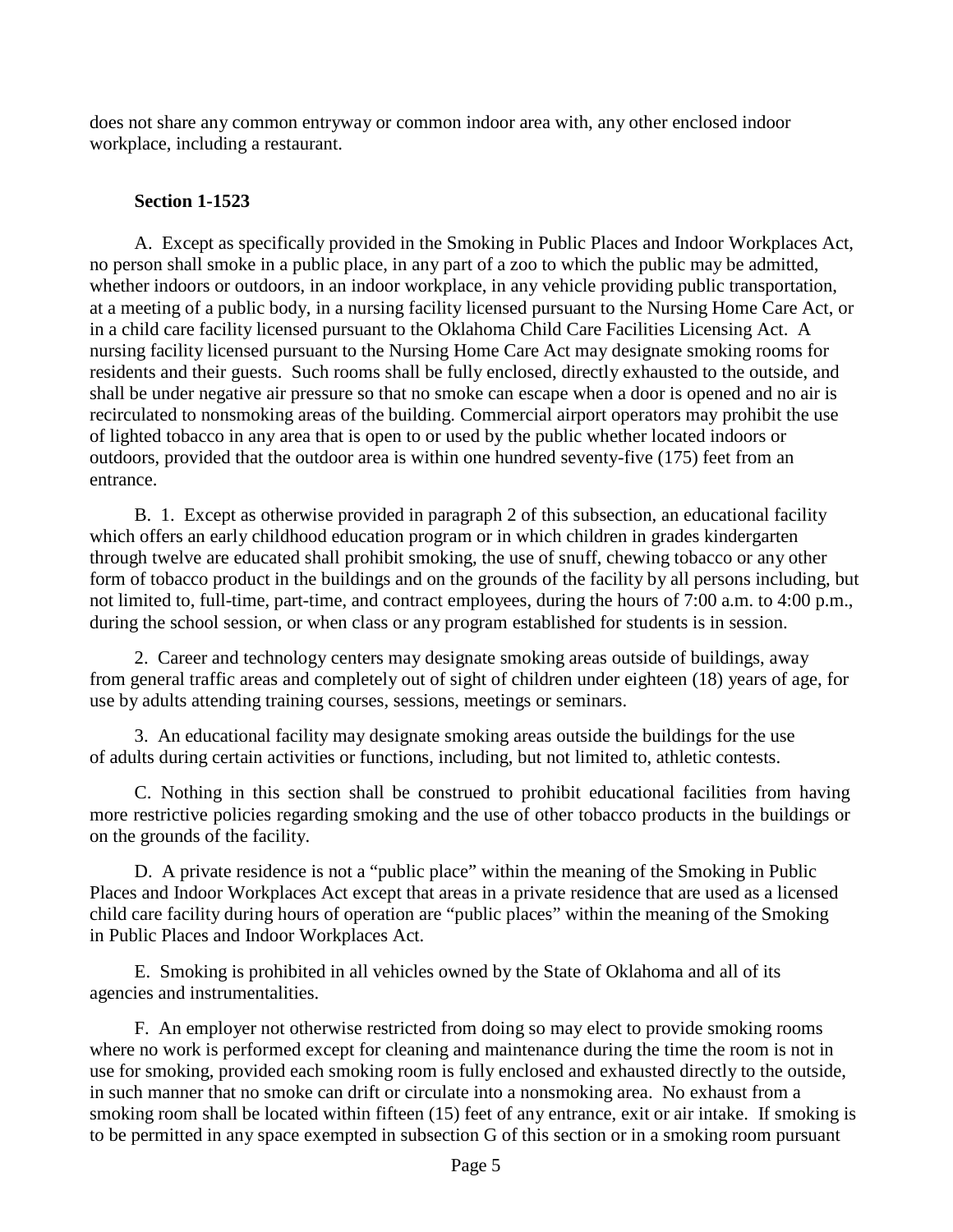to subsection H of this section, such smoking space must either occupy the entire enclosed indoor space or, if it shares the enclosed space with any nonsmoking areas, the smoking space shall be fully enclosed, exhausted directly to the outside with no air from the smoking space circulated to any nonsmoking area, and under negative air pressure so that no smoke can drift or circulate into a nonsmoking area when a door to an adjacent nonsmoking area is opened. Air from a smoking room shall not be exhausted within fifteen (15) feet of any entrance, exit or air intake.

G. The Smoking in Public Places and Indoor Workplaces Act shall not prohibit smoking in:

1. Stand-alone bars, stand-alone taverns or cigar bars;

2. The room or rooms where licensed charitable bingo games are being operated, but only during the hours of operation of such games;

3. Up to twenty-five percent (25%) of the guest rooms at a hotel or other lodging establishment;

4. Retail tobacco stores predominantly engaged in the sale of tobacco products and accessories and in which the sale of other products is merely incidental and in which no food or beverage is sold or served for consumption on the premises;

5. Workplaces where only the owner or operator of the workplace, or the immediate family of the owner or operator, performs any work in the workplace, and the workplace has only incidental public access;

6. Workplaces occupied exclusively by one or more smokers, if the workplace has only incidental public access. "Incidental public access" means that a place of business has only an occasional person, who is not an employee, present at the business to transact business or make a delivery. It does not include businesses that depend on walk-in customers for any part of their business;

7. Private offices occupied exclusively by one or more smokers;

8. Workplaces within private residences, except that smoking shall not be allowed inside any private residence that is used as a licensed child care facility during hours of operation;

9. A facility operated by a post or organization of past or present members of the Armed Forces of the United States which is exempt from taxation pursuant to Sections 501 (c)(8), 501 (c)(10) or 501  $(c)(19)$  of the Internal Revenue Code, 26 U.S.C., Section 501  $(c)(8)$ , 501  $(c)(10)$  or 501  $(c)(19)$ , when such facility is utilized exclusively by its members and their families and for the conduct of post or organization nonprofit operations except during an event or activity which is open to the public;

10. Any outdoor seating area of a restaurant; provided, smoking shall not be allowed within fifteen (15) feet of any exterior public doorway or any air intake of a restaurant; and

11. Medical research or treatment centers, if smoking is integral to the research or treatment.

H. Notwithstanding any other provision of the Smoking in Public Places and Indoor Workplaces Act, until March 1, 2006, restaurants may have designated smoking and nonsmoking areas or may be designated as being a totally nonsmoking area. Beginning March 1, 2006, restaurants shall be totally nonsmoking or may provide nonsmoking areas and designated smoking rooms. Food and beverage may be served in such designated smoking rooms which shall be in a location which is fully enclosed, directly exhausted to the outside, under negative air pressure so smoke cannot escape when a door is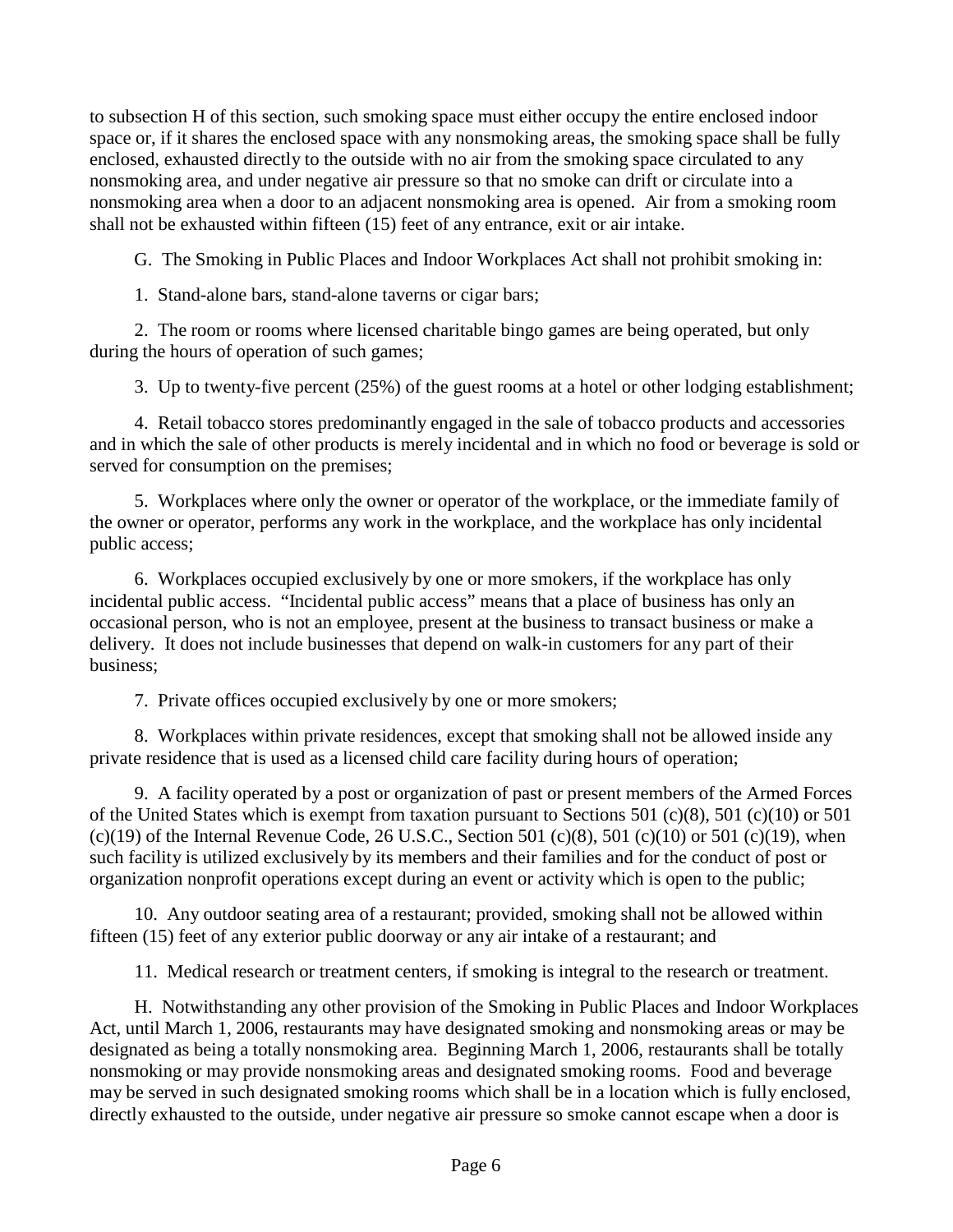opened, and no air is recirculated to nonsmoking areas of the building. No exhaust from such room shall be located within twenty-five (25) feet of any entrance, exit or air intake. Such room shall be subject to verification for compliance with the provisions of this subsection by the State Department of Health.

# **Section 1-1525**

The state or local governmental agency or the person who owns or operates a public place shall, at a minimum, do the following in order to prevent smoking in public places:

1. Post signs at entrances to places where smoking is prohibited which state that smoking is prohibited or that the indoor environment is free of tobacco smoke; and

2. Ask smokers to refrain from smoking upon observation of anyone violating the provisions of this act.

## **Section 1-1526**

The State Board of Health shall promulgate rules necessary to implement the provisions of the Smoking in Public Places and Indoor Workplaces Act. Such rules shall not impose liability on the owner or operator of any facility for the violation of a provision of the Smoking in Public Places and Indoor Workplaces Act by another person who is not an employee of such owner or operator.

## **Section 1-1526.1**

In addition to any other penalties authorized by law, the State Board of Health or the Department of Human Services, whichever is the appropriate entity, shall impose administrative fines against nursing facilities, employees of nursing facilities, or both, and child care facilities for violations of Section 1-1521 et seq. of Title 63 of the Oklahoma Statutes, in accordance with this section. If after a hearing in accordance with the Administrative Procedures Act, Section 250 et seq. of Title 75 of the Oklahoma Statutes, the appropriate entity as specified in this section shall find any person to be in violation of subsection A of Section l4 of this act, such person shall be subject to an administrative penalty of Fifty Dollars (\$50.00) for the first offense within a one-year period, One Hundred Dollars (\$100.00) for the second offense within a one-year period, and Two Hundred Dollars (\$200.00) for a third or subsequent offense within a one-year period.

# **Section 1-1527**

The State Legislature by adopting this act intends to preempt any other regulation promulgated to control smoking in public places and to standardize laws that governmental subdivisions may adopt to control smoking. Cities and towns may enact and enforce laws prohibiting and penalizing conduct under provisions of this act, but the provisions of such laws shall be the same as provided in this act and the enforcement provisions under such laws shall not be more stringent than those of this act; provided, however, that cities and towns shall be authorized to enact laws restricting smoking on properties owned or operated by the respective governing bodies. Nothing in this section shall be construed as to prevent county or municipal governments, at the discretion of the respective governing bodies, from prohibiting smoking in or on property owned or operated by the respective governing bodies.